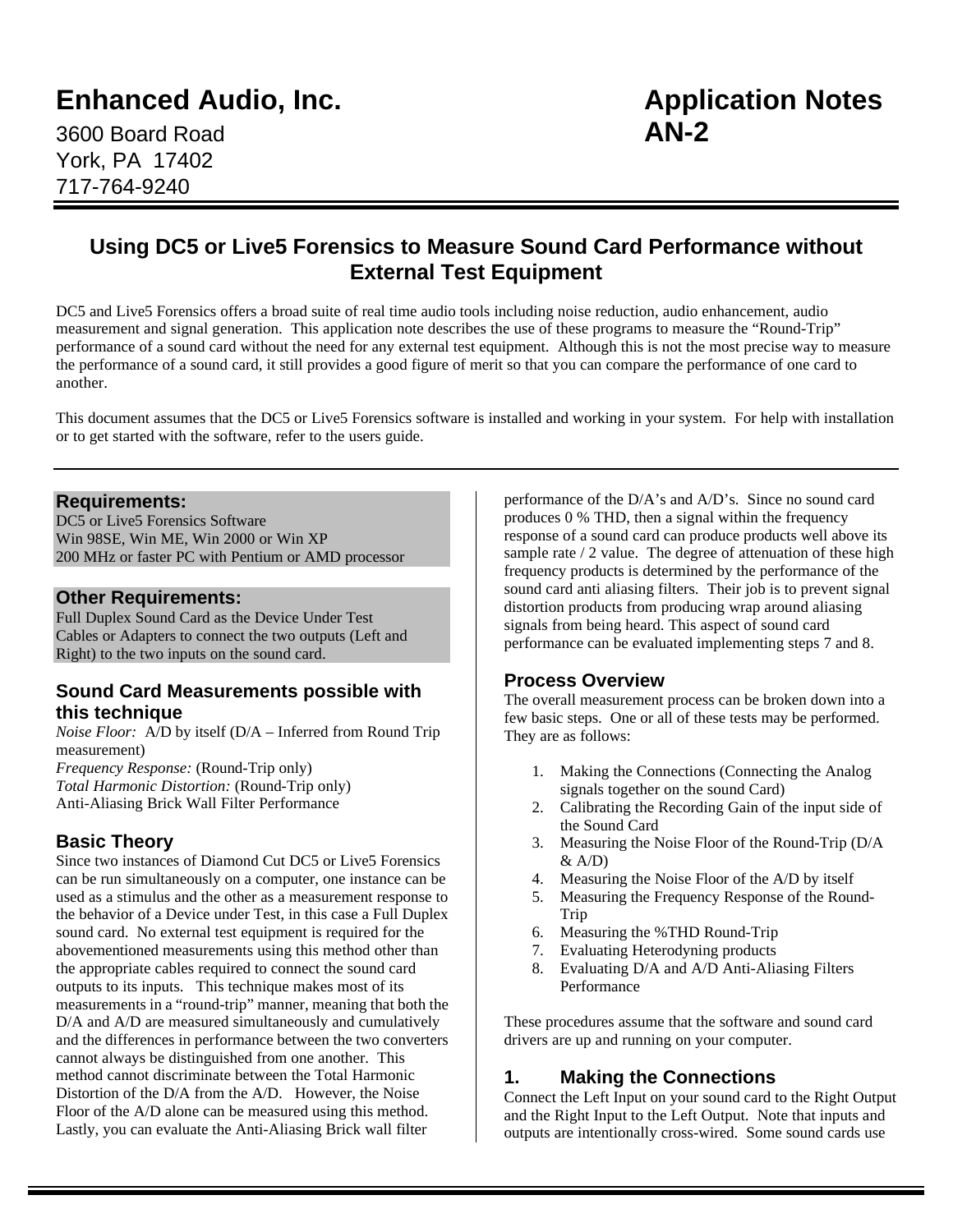1/8 inch stereo mini phone jacks. Usually, these are connected to your audio equipment via cables with 1/8 inch stereo mini phone jacks on one end and RCA male plugs on the other. You local electronics store will have inexpensive RCA maleto-male converters so that you can interconnect the soundcard outputs and inputs. If you are testing a higher end sound card, you may be dealing with ¼ inch TRS (Tip Ring Sleeve) type jacks. In that case, you will need to purchase 4 cables to connect the respective inputs to the respective outputs of the card. To realize the full performance of TRS, it is important to maintain the integrity of the fully differential capability of TRS. Do not convert a TRS system it to a single ended system for the measurement process as it will compromise it, especially if you expect to observe something close to the advertised performance level of the card under test

# **2. Calibrating the Recording Gain**

Launch the Diamond Cut software program. We shall refer to this as Instance One for the remainder of the discussion. Instance One will be our Test Stimulus. Perform the following procedure:

- 1. Go to the Edit/Preferences/Soundcard menu, and set up the output device to be the
	- i. Soundcard under test.
- 2. Bring up the Make Waves Generator found under the Edit menu
- 3. Set the Generator to the following parameters:
	- i. Frequency: 1 KHz
	- ii. Amplitude: 0 dB Peak
	- iii. Length: 60 Seconds
	- iv. File Type: Stereo
	- v. Sampling Rate: Desired Value or no less than 44.1 KHz
	- vi. Waveshape: Sine
	- vii. Resolution: Desired Value or no less than 16 bits
- 4. Click OK on the Make Waves Generator
- 5. The 1 KHz Waveform will be displayed after a moment or two in the Source
- Display 6. Click on "Looped Play"
- 7. Minimize Instance One of the Diamond Cut program.
- 8. Launch another Instance of the Diamond Cut
- program.
- 9. Go to the Edit/Preferences/Soundcard menu, and set up the input device to be the Soundcard under test.
- 10. Click on the Record Button, and put the recorder in
- Record Pause. 11. Bring up the control panel for your sound card, and go to the Recording options and adjust the Line input until the VU meters on the Diamond Cut recorder are just touching on 0 dB. Also, while you are in this panel, be sure that all other inputs are turned off.
- 12. You are now done calibrating the system and ready for the testing phase.

# **3. Measuring the Noise Floor of the Round-Trip (D/A & A/D)**

- 1. Un-minimize the First Instance of Diamond Cut.
- 2. Stop the Looped Play function
- 3. Go to the Makes Waves Signal Generator, and set it up as follows:
	- a) Frequency: 0.01 Hz
	- b) Amplitude: -97dB Peak
	- c) Length: 600 Seconds
	- d) File Type: Stereo Sampling Rate: Desired Value or no less than 44.1 KHz
	- f) Waveshape: Sine
	- g) Resolution: Desired Value or no less than 16 bits
- 4. Click OK on the Make Waves Generator
- 5. A "null set" waveform should present itself after a few moments of calculations
- 6. Highlight the Entire Wavefile
- 7. Find the Mute button under the Edit menu, and apply it to the Wavefile
- 8. Click on the play looped button, and you should see the cursor begin to move.
- 9. Minimize the First Instance of Diamond Cut.
- 10. Bring up the Second Instance of Diamond Cut
- 11. Put it in Record mode and record for 60 Seconds.
- 12. Save the resultant file as **Noisefloor.wav**
- 13. Open the **Noisefloor.wav** file in the Second Instance of Diamond Cut.
- 14. In the View Menu, bring up the Spectrum Analyzer.
- 15. Set the Spectrum Analyzer Paramaters as follows:
	- a) FFT Size: 4096
	- b) Freq Resolution: 10.77 Hz
	- c) Range: 100 dB
	- d) Bar Mode
	- e) Window Type: Kaiser Bessel
	- f) Display Mode: Slow
- 16. Click on Play Looped.
- 17. Let the waveform build on the Spectrum Analyzer for about 30 Seconds.
- 18. Click "Hold" on the Analyzer.
- 19. The result that you see is the noise floor of the Round-Trip journey of your sound card, except for the artifact on the left hand side of the screen. This spike is an artifact of the FFT and is meaningless.
- 20. You can take a picture of the Round Trip noise floor performance by using the Print Screen function.

### **4. Measuring the Noise Floor of the A/D by itself (optional step)**

- 1. Stop the playback on the Second Instance of Diamond Cut.
- 2. Disconnect the Left and Right Input Jacks from the Sound Card Output
- 3. Terminate each Input with a 100 Ohm Resistor
- 4. Put the Second Instance into Record Mode and record for 60 seconds.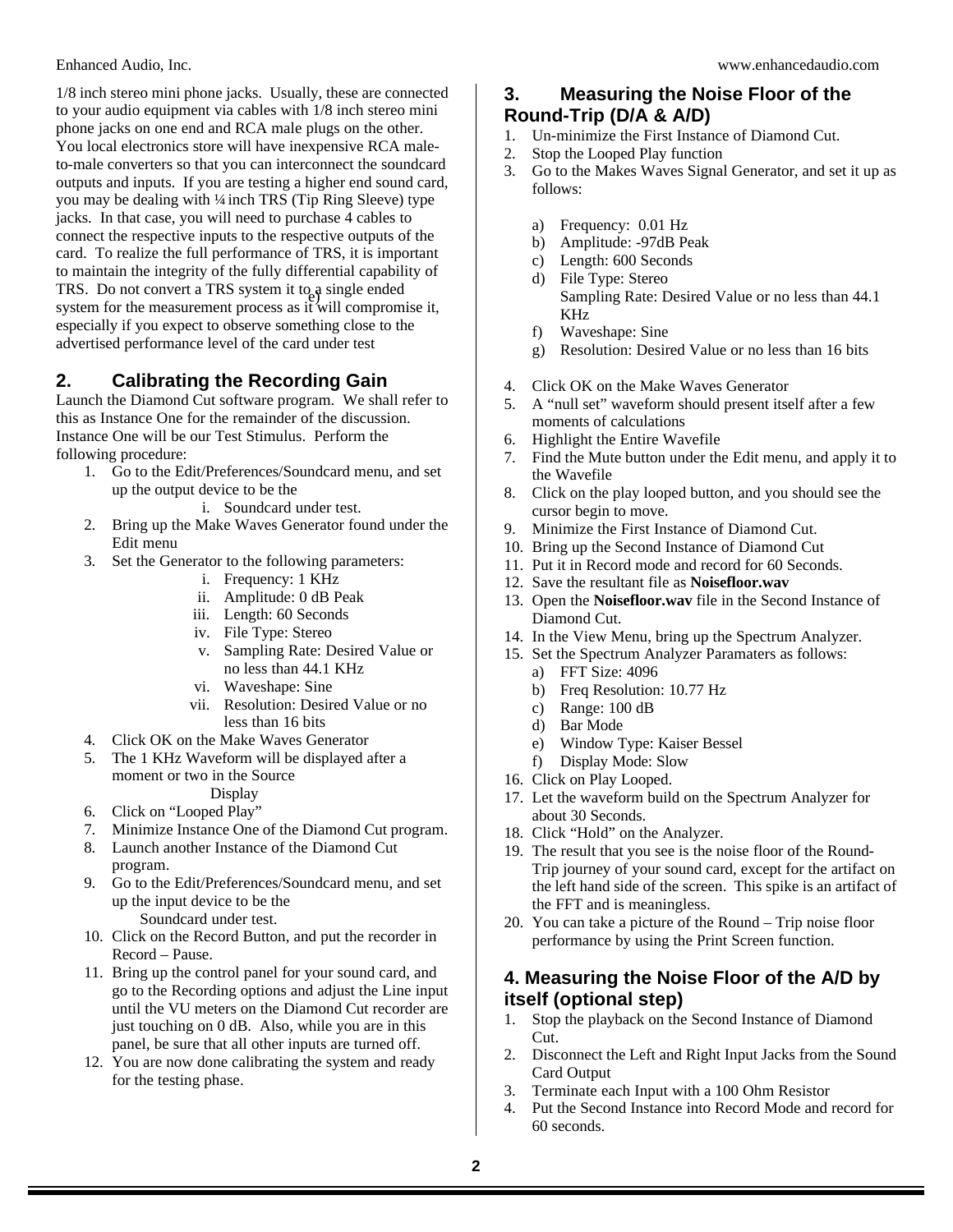- 5. Save the resultant file as **Analogtodigitalconverter.wav**
- 6. Open this file in the Source window of the Second Instance of Diamond Cut.
- 7. With the Spectrum Analyzer set to the same settings as before, and the lower right hand button clicked to the Run rather than the Hold position.
- 8. Click on "Looped Play."
- 9. The result that you now see is the noise floor of the A/D converter of your sound card by itself.
- 10. You can take a picture of this waveform using the Print Screen Function.
- 11. The D/A Converter performance is approximately the difference between the two graphs that you have printed.
- 12. Disconnect the Input terminating Resistors.
- 13. Connect the two sound card inputs back into the sound card outputs.

#### **5. Measuring the Frequency Response of the Round-Trip**

- 1. Minimize the Second Instance of Diamond Cut and Maximize the First.
- 2. Stop the Looped Play function.
- 3. Go to Make Waves
- 4. Set up the Generator in the Following manner:
	- a) Frequency: Not Applicable
	- b) Amplitude: -10 dB Peak
	- c) Length: 600 Seconds
	- d) File Type: Stereo
	- e) Sampling Rate: Desired Value or no less than 44.1 KHz
	- f) Waveshape: Random
	- g) Resolution: Desired Value or no less than 16 bits
- 5. Click OK and the resultant random noise file will ultimately present itself in the Source window.
- 6. Click on looped Play
- 7. Minimize the first instance of Diamond Cut and Maximize the Second Instance.
- 8. Click on the Record function and record 60 Seconds on the noise file being played by the Generator in Instance One.
- 9. Save this wavefile under the name of **Testwhitenoise.wav**
- 10. Bring this wavefile into the Source window.
- 11. Bring up the Spectrum Analyzer.
- 12. Set it up with the following parameters:

FFT Size: 4096 Freq Resolution: 10.77 Hz Range: 20 dB Bar Mode Window Type: Kaiser Bessel Display Mode: Averaging

- 13. Play the wavefile
- 14. Let it average for about 45 Seconds and then put it on Hold.
- 15. The resulting graph is the Round Trip Frequency Response of your Sound Card

# **6. Measuring the %THD Round-Trip**

- 1. Stop the Play function on the second instance of Diamond Cut.
- 2. Maximize the First instance of Diamond Cut, and bring up the Make Waves Generator
- 3. Set the Generator for the Following Parameters:
	- a) Frequency: 1 KHz
	- b) Amplitude: -1 dB Peak
	- c) Length: 60 Seconds
	- d) File Type: Stereo
	- e) Sampling Rate: Desired Value or no less than 44.1 KHz
	- f) Waveshape: Sine
	- g) Resolution: Desired Value or no less than 16 bits
- 4. Click on OK, and the waveform should appear in the Source Window.
- 5. Click on Looped Play
- 6. Minimize the First Instance and Maximize the Second Instance of Diamond Cut
- 7. Bring Up the Recorder function and be sure that it is not overloading. If it is, go to the sound card control panel and bring down the gain just a tad until there is not more clipping.
- 8. Record this waveform and then name it **Distortion.wav**
- 9. Bring **Distortion.wav** up in the Source window.
- 10. Bring up the Spectrum Analyzer and set it up in the following manner:

FFT Size: 4096 Freq Resolution: 10.77 Hz Range: 100 dB Bar Mode Window Type: Kaiser Bessel Display Mode: Fast Show Peak: Check (order dependent) Show THD: Check (order dependent)

- 11. Click on Play Looped.
- 12. You will see the "THD =  $\_\_\_\_\_\_$ %" displayed
- 13. You must give the system a few seconds to stabilize on the final value.
- 14. Write down the steady state number. Call it  $THD<sub>m</sub>$
- 15. Perform the following calculation:

Sound Card %THD =  $((THDm)^2 - (THDg)^2)^1/2$ 

THDg =  $0.84\%$  for 8 bits  $THDg = 0.0033 %$  for 16 bits  $THDg = 0.0008 %$  for 20 bits THDg = 0.00025 % for 24 bits

# **7. Evaluating Heterodyning Products**

- 1. Maximize Instance 1 of the Diamond Cut software.
- 2. Go to the Make Waves Generator